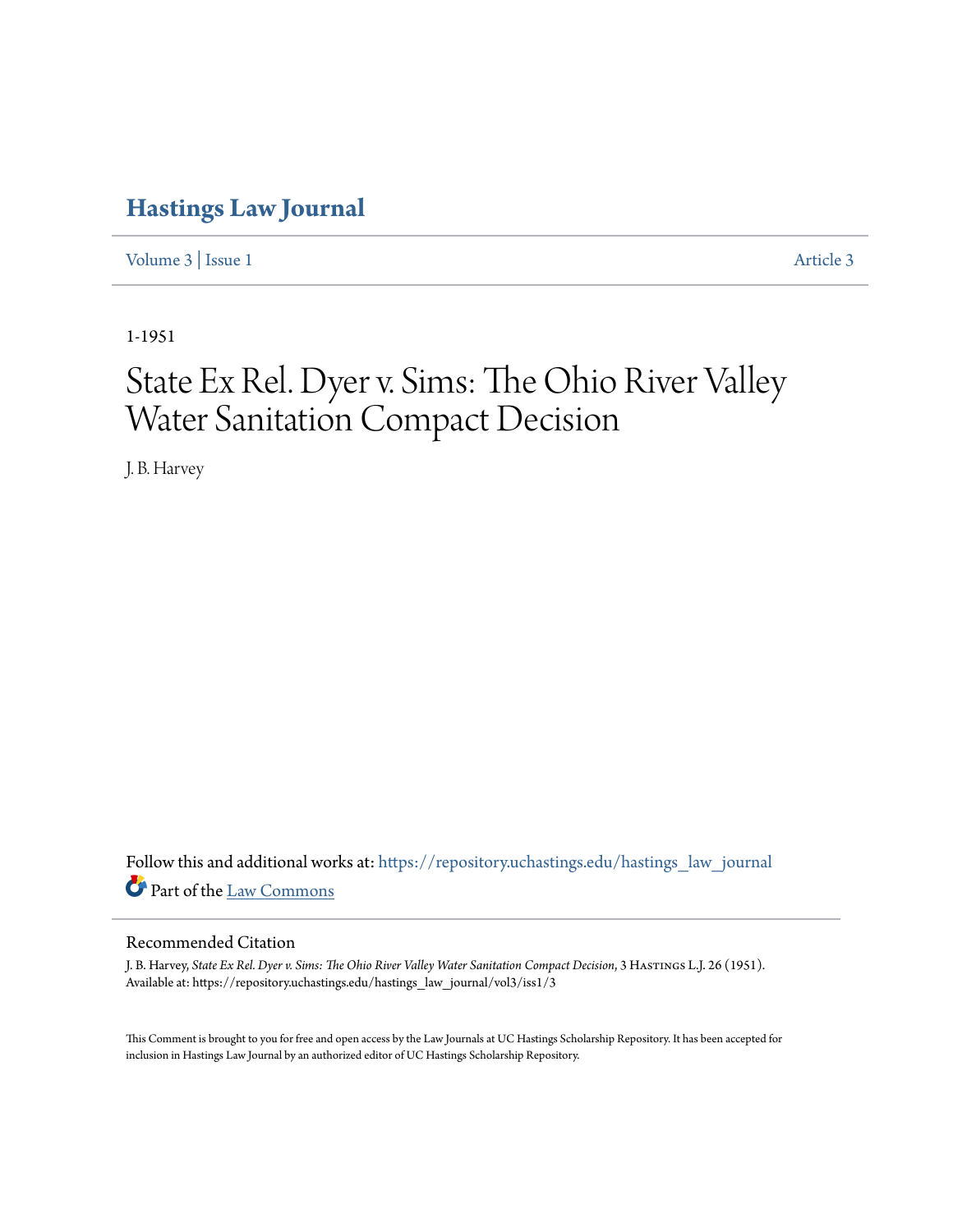#### **COMMENTS**

# **STATE** EX REL. DYER v. **SIMS:** THE OHIO RIVER **VALLEY** WATER **SANITATION COMPACT DECISION**

### $B_Y$  **J. B. HARVEY**

# *History and Nature of the Controversy*

About 1929, a movement was begun to reduce the pollution in the Ohio River. In 1936 Congress authorized the states in the Ohio River basin to enter a compact to control the problem. Thereafter, commissioners were appointed by the various states in the basin to negotiate such a compact. The Ohio River Valley Water Sanitation Compact was completed and submitted to the states for ratification in 1939. Congressional approval of the completed compact was given in 1940. Ratifications from all of the states were obtained by 1948, and in that year the pact was formally executed by the governors of the respective states.

Pursuant to the terms of the compact, the West Virginia Legislature appropriated \$12,250 as its proportionate share of the budget for the fiscal year of 1949-50. A requisition was thereafter duly presented to the state auditor, one Sims, for the aforementioned sum. Sims refused to honor the requisition on the ground that the Legislature had no authority to enter into the compact. Proceedings were, therefore, started in the Supreme Court of Appeals of West Virginia to compel the auditor to honor the requisition.

The auditor asserted that the act ratifying the compact was in violation of the state's constitution on four grounds. Two of these were regarded as unsubstantial, but the two remaining grounds were deemed sufficient for the court to render a decision in favor of the defendant.

In a three to two decision, $<sup>1</sup>$  the court decided that the compact violated</sup> the West Virginia Constitution, article X, section 4, which provides: "No debt shall be contracted by this State, except to meet casual deficits in the revenue, to redeem a previous liability of the State; to suppress insurrection, repel invasion or defend the State in time of war. . . .<sup>\*</sup> The court also found that there was an unconstitutional delegation of the state's police power, citing no provision of the constitution, but reaching this conclusion on general principles.<sup>2</sup>

<sup>&#</sup>x27;State ex rel. Dyer v. Sims, 58 **S.** E. 2d 766 (1950).

<sup>&</sup>lt;sup>2</sup>The offending sections of the compact provide: "Article I. Each of the signatory states **...** agrees to enact any necessary legislation to enable each such state to place and maintain the waters of said basin in a satisfactory condition **...** "Article **VI.** . **.** . All sewage . **.** . shall **be** so treated . . **.** as to provide for substantially com-

plete removal of settleable solids, and the removal of not less than forty-five per cent of the total suspended solids; provided that, . . . in specific instances such higher degree of treatment shall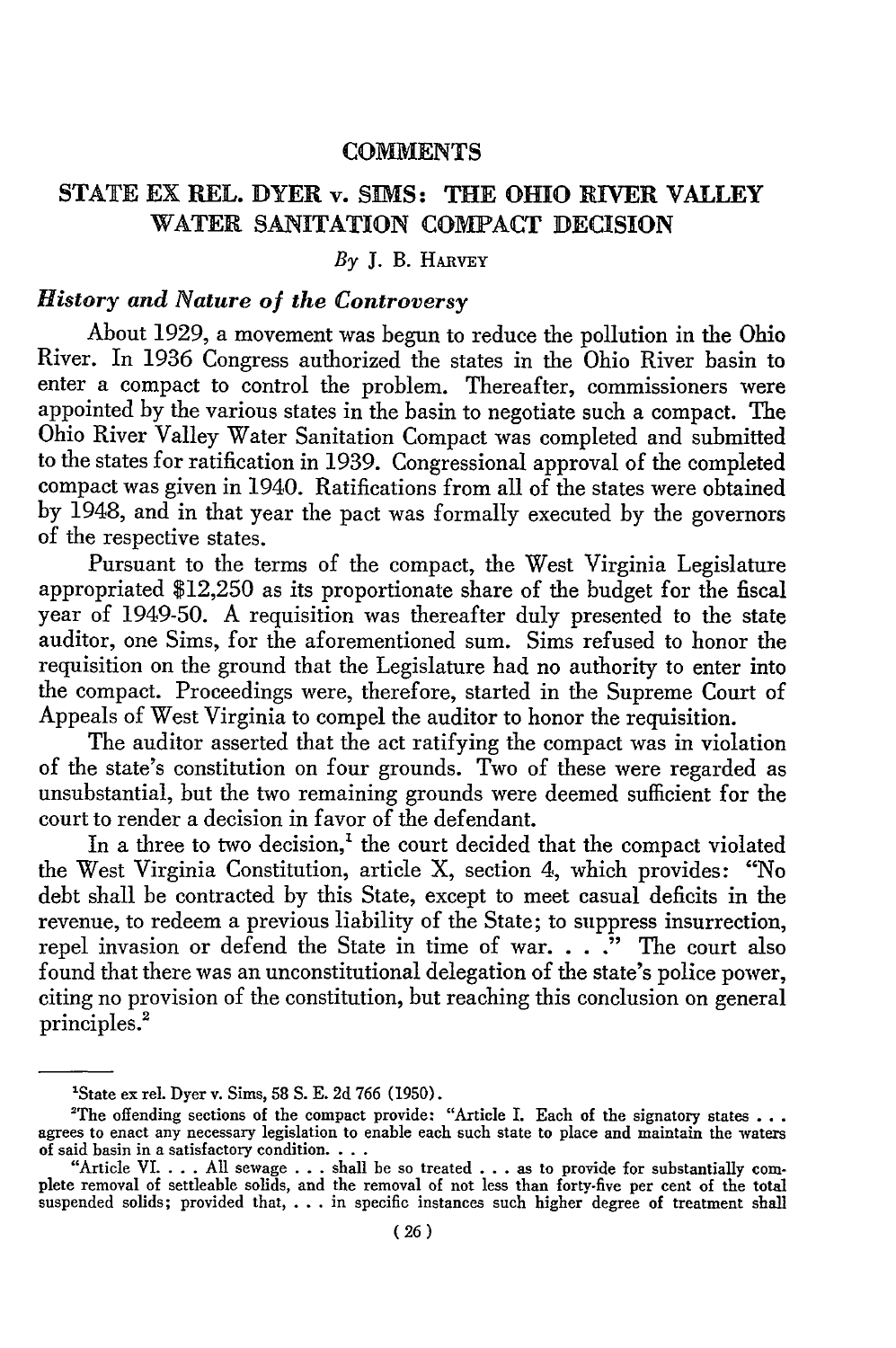Certiorari was granted,<sup>3</sup> and the case was presented to the Supreme Court of the United States for decision. Briefs were filed for the United States, and for the states of Ohio, Indiana, Illinois, Kentucky, Pennsylvania and New York as amici curiae.

The Supreme Court, deeming the construction of interstate compacts a federal question, reversed the state court in an opinion by Mr. Justice Frankfurter.<sup>4</sup> Two concurring opinions were written, one each by Mr. Justice Reed and Mr. Justice Jackson.

## *The Supreme Court's Solution of the Controversy*

Mr. Justice Frankfurter first asserted that the state is not the final authority on what its constitution says. "The Supreme Court of Appeals of the State of West Virginia is, for exclusively State purposes, the ultimate authority in construing the meaning of her Constitution."5 But where the rights of other states under compacts are involved, the Supreme Court of the United States is free to determine the meaning of the state's laws for itself. For this unique proposition, he cited but two cases: *Kentucky v. Indiana,* 281 U. **S.** 163 (1929), and *Hinderlider v. La Plata River-& Cherry Creek Ditch Co.,* 304 U. S. 92 (1938).

Reed disagreed with this assertion of power on the part of the court "unless it is prepared to say that the interpretation is a palpable evasion to avoid a federal rule."<sup>6</sup> This writer is compelled to agree with Mr. Justice

"All industrial wastes .**.**.shall be modified or treated .**..** to such degree as may be determined to be necessary by the Commission after investigation, due notice and hearing.

"The Commission is hereby authorized to adopt, prescribe and promulgate rules, regulations and standards for administering and enforcing the provisions of this article.

"Article IX. The Commission may from time to time ... issue an order or orders upon any municipality, corporation, person, or other entity discharging sewage or industrial waste into the Ohio River or any other river, stream or water, any part of which constitutes any part of the boundary line between any two or more of the signatory states, or into any stream any part of which flows from any portion of one signatory state through any portion of another signatory state. ... No such order shall go into effect unless and until it receives the assent of at least a majority of the commissioners from each of not less than a majority of the signatory states; and no such order upon a municipality, corporation, person or entity in any state shall go into effect unless and until it receives the assent of not less than a majority of the commissioners from such state.

"It shall be the duty of the municipality, corporation, person or other entity to comply with any such order issued against it or him by the Commission, and any court of general jurisdiction or any United States District Court in any of the signatory states shall have the jurisdiction... to enforce any such order. **. .** .The Commission or, at its request, the Attorney General or other law enforcing official, shall have power to institute in such court any action for the enforcement of such order.

"Article X. The signatory states agree to appropriate their proper proportion of the annual budget as determined by the Commission and approved by the Governors of the signatory states. **. ."**

'State ex rel. Dyer v. Sims, 340 **U. S.** 807 (1950). "State cx rel. Dyer v. Sims, 341 **U.** S. 22 (1951). *'Id.,* at 28.

*'Id.,* at 32-33.

be used as may be determined to be necessary by the Commission after investigation, due notice and hearing.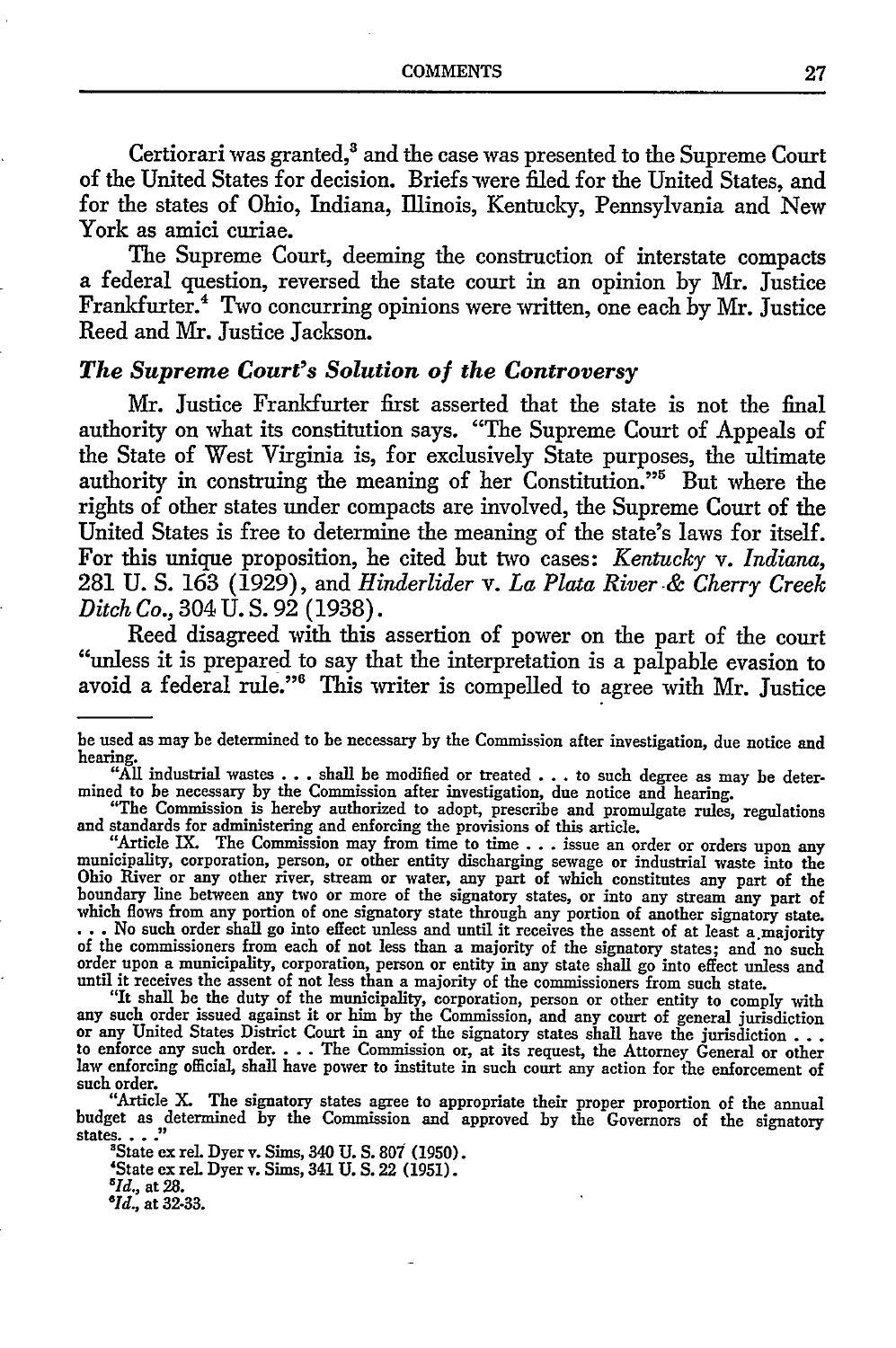Reed on both principle and authority. Whereas the court cited but two authorities for this attack upon the federal system, the cases are replete with statements to the effect that the court has no power in this regard. The contention that the Supreme Court has power to construe state law has been urged many times, but the answers have been uniform. In *Bank of Hamilton* v. *Dudley,7* Marshall said, "The judicial department of every government is the rightful expositor of its laws; and emphatically of its supreme law." In Hunter v. Pittsburgh,<sup>8</sup> the court's opinion reads, "We have nothing to do with the interpretation of the Constitution of the state and the conformity of the enactment of the assembly to that Constitution; those questions are for the consideration of the courts of the state, and their decision of them is final." Again, in *South Ottawa v. Perkins,'* "As a matter of propriety and right, the decision of the state courts on the question as to what are the laws of the state is binding upon those of the United States." And, in *Williams v. Eggleston,"°* ". **.** . This court cannot hold that the state court was mistaken in its construction of the state constitution."<sup>11</sup>

To overcome this line of authority when a compact is under consideration, Frankfurter first invoked *Kentucky v. Indiana, supra.* In that case, Indiana had undertaken performance of its obligations under a compact when a suit was brought in a state court by certain of its citizens to restrain performance on the ground that the compact was in violation of the state's constitution. Kentucky brought an action in the Supreme Court against the State of Indiana to enjoin breach of the compact and to obtain specific performance thereof. Indiana replied that it fully intended to perform as soon as the matter was finally litigated in the state courts. Indiana conceded the constitutionality of the compact, and the private citizens who were complaining in the state court were not before the Supreme Court to urge the compact's unconstitutionality on their own behalf. The court gave the relief as prayed. Thus the matter was decided without the court's consideration of any provision of the local constitution. However, there is a very broad assertion of power in the case upon which Frankfurter relies:

"It cannot be gainsaid that in a controversy with respect to a contract between states, as to which the original jurisdiction of this Court is invoked, this Court has the authority and duty to determine for itself all questions that pertain to the obligations of the contract alleged. The fact that the solution of these questions may involve the determination of the effect of the local legislation of either state, as well as acts of Congress, which are said to

<sup>&#</sup>x27;2 Peters 492, 524 (1829). 8207 U. **S.** 161, 176 (1907).

<sup>094</sup> U. **S.** 260, **268** (1876). **10170** U.S. 304, 311 (1897).

**<sup>&</sup>quot;Cf.** Olcott v. The Supervisors, 16 Wall. 678, 689 (1872), and Memphis & Charleston Ry. v. Pace, 282 U.S. 241, 244 (1930).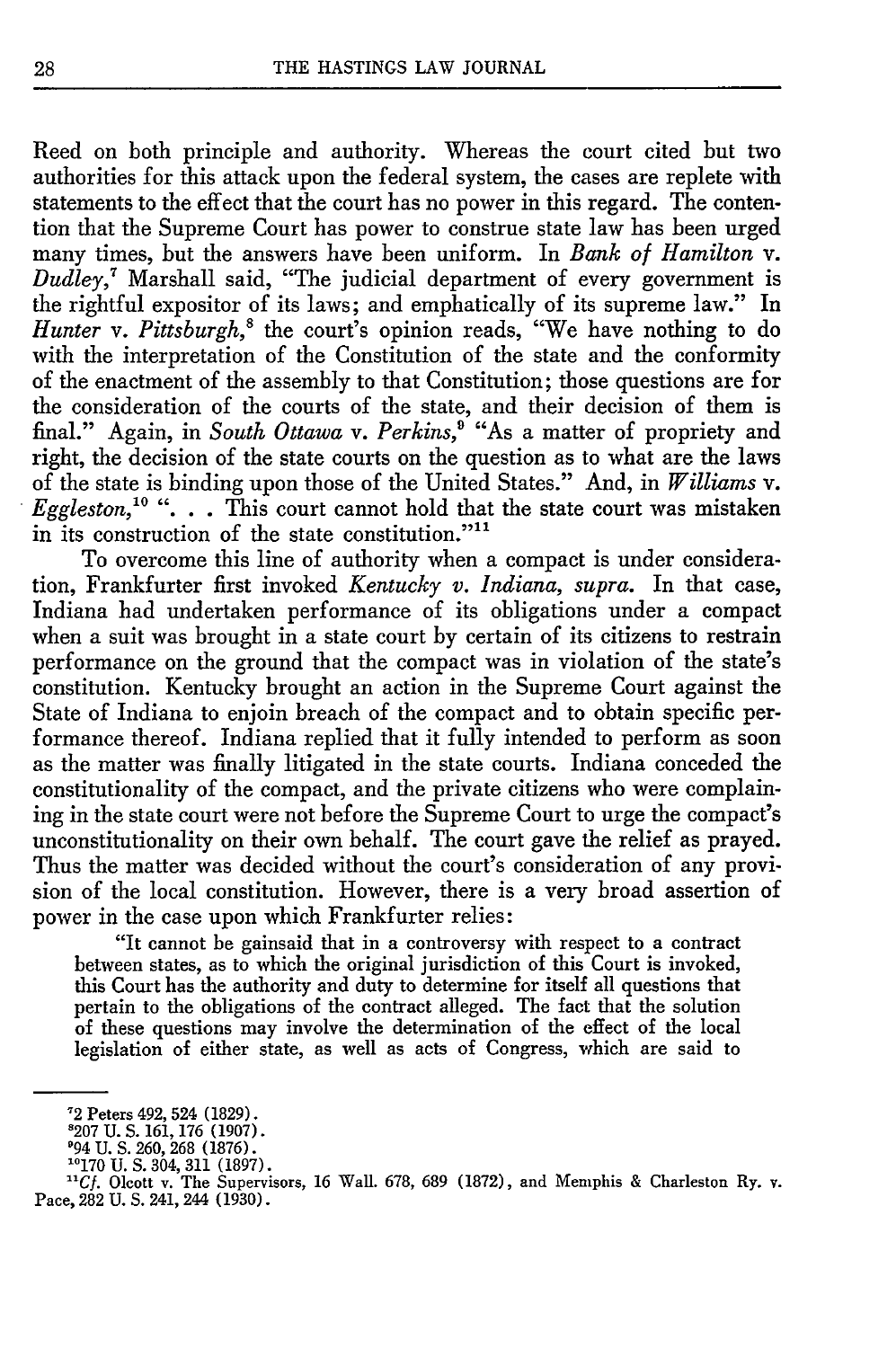authorize the contract, in no way affects the duty of this Court to act as final, constitutional arbiter in deciding the questions properly presented. It has frequently been held that when a question is suitably raised whether the law of a state has impaired the obligation of a contract, in violation of the Constitutional provision, this Court must determine for itself whether a contract exists, what are its obligations, and whether they have been impaired by the legislature of the state. While this Court always examines with appropriate respect the decisions of state courts bearing upon such questions, such decisions do not detract from the responsibility of this Court in reaching its own conclusions as to the contract, its obligations and impairment, for otherwise the Constitutional guaranty could not be properly enforced. [Citing authorities.<sup>1"12</sup>

It will be noted that no authorities are cited for the proposition that the Supreme CQurt may construe state law in compact cases, but it is developed by analogy from the cases involving impairment of the obligation of contracts.: Reed contended that the argument was not in point, and this writer is again compelled to agree. The function of the court in obligation of the contract cases is to determine whether the statute as enforced by the state courts impairs the obligation of contracts within the meaning of the federal Constitution."3 Of course, the state determination of this matter cannot be conclusive for it involves the interpretation of the federal Constitution. But here, the only question is as to the limitations of the local constitution. There is no question of testing them against Constitutional standards such as whether there is a "contract" or "obligation" or "impairment" within the meaning of the Constitution. Even if the argument were in point, it could not be cited for the proposition that the Supreme Court may interpret local legislation. As is stated above, the function of the court is to determine whether the statute "as enforced by the state court"<sup>14</sup> impairs the obligation. Hence, the construction of the state court is not questioned in these cases; the court merely reviews the legal conclusion of whether that construction is within the Constitutional prohibition. This is of necessity a federal question, for it involves the meaning and application of Constitutional terms. Thus, these cases really stand for the proposition that the state court is the tribunal to decide the meaning of its laws; while the Supreme Court is the tribunal to decide whether that meaning impairs the obligation of any contract.

The other authority which is cited for this assertion of federal power is *Hinderlider v. La Plata River & Cherry Creek Ditch Company, supra.* That case involved a compact between Colorado and New Mexico. These states had reached an agreement whereby the water of the La Plata River was to be divided between the two states. During the dry months when the level

u<sub>2</sub><br><sup>12</sup> Appleby v. City of New York

Appleby v. City of New York, 271 U. **S.** 364, 379 (1926).

*Ibid.*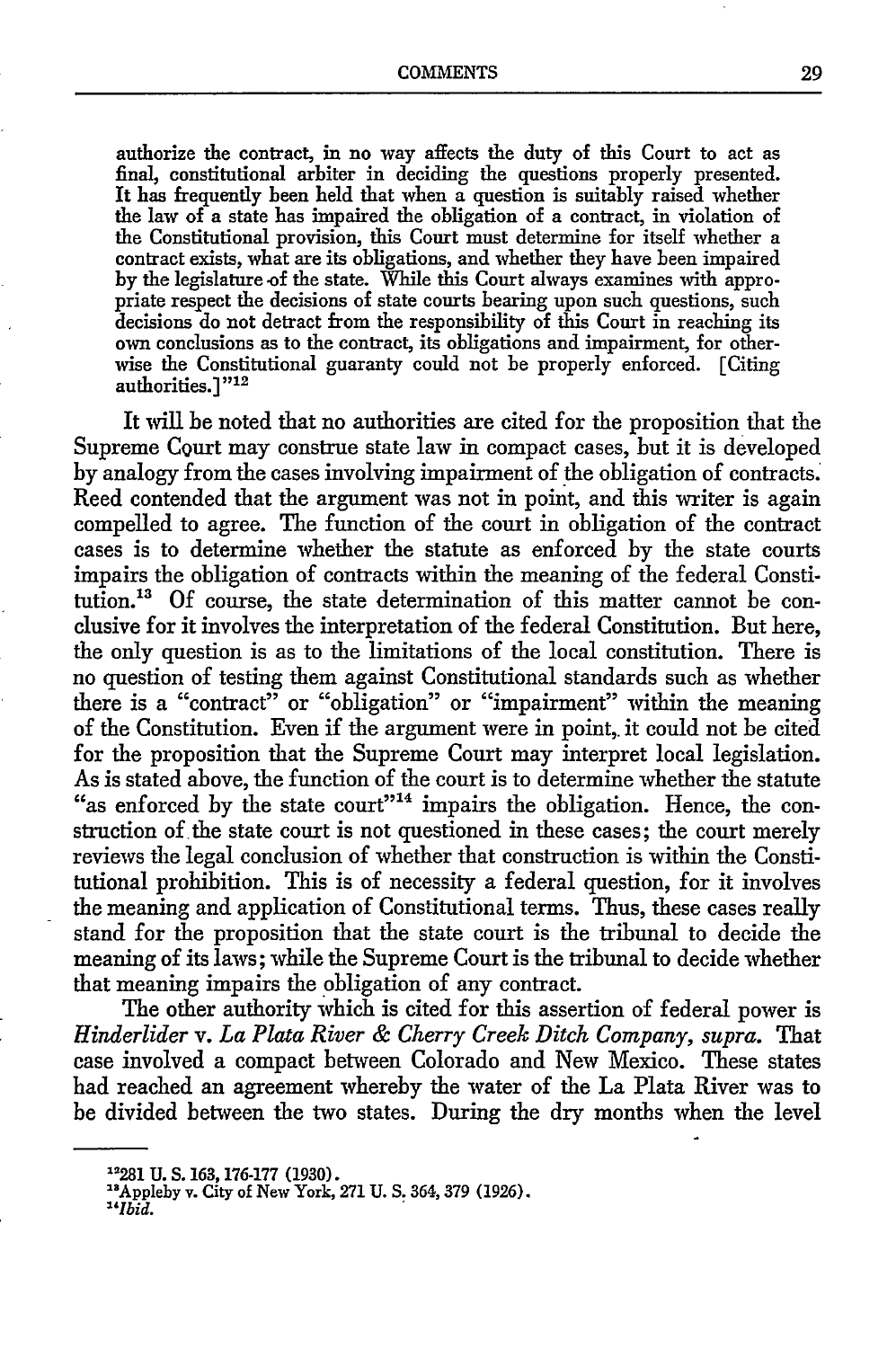of the river dropped too far, instead of dividing the water **by** continuous apportionment, it was to be divided according to time-Colorado to have exclusive use of the water for ten days, then New Mexico for ten days. Colorado had a constitutional provision giving to prior users of water a vested right to that share of water which they were accustomed to using, which right could not be cut off by subsequent users. By virtue of this clause, the Ditch Company claimed that it had a vested right in a certain amount of water and that it was entitled to take it irrespective of the compact, and to deny its right so to do would be to deprive it of a property right conferred by the constitution. The Colorado Supreme Court agreed and gave a decree to enforce the company's claim to the water. The United States Supreme Court, far from overruling a construction of the local constitution, agreed with the state's interpretation of that document. However, it pointed out that a state doesn't own all of the water in interstate streams which flow through its borders. It owns only an equitable share. *(Kansas v. Colorado,* 206 U. S. 46 (1907).) The Colorado Constitution could only give vested rights in property which belonged to Colorado. The court attempted to make it apply to the equitable share of the river which belonged to New Mexico. That the two states had decided by compact to divide the river according to time instead of by apportionment of the continuous flow doesn't change the result. The compact merely provided a formula whereby each state's equitable share could be determined and used to the greatest benefit of both. The Ditch Company still had a vested right in the water of the river--- the Supreme Court took pains to point out that it did not upset the state's construction in this regard-but it had a vested right only in Colorado's share of the river.

Although Mr. Justice Frankfurter made a broad assertion of power, it is uncertain whether he reconstrued the particular provision of the West Virginia Constitution that was in question. He cited what he regarded as two saving provisions of the compact<sup>15</sup> and said, "In view of these provisions, we conclude that the obligation of the State under the Compact is not in conflict with Article X, Section 4, of the State Constitution." This language can be read as meaning either that the compact as construed by the Supreme Court is not in conflict with the state constitution; or that the compact is not in conflict with the state constitution as construed by the Supreme Court. This ambiguity is unfortunate, for it leaves the basis of the decision in doubt. Did the court construe the compact or the constitution? If the latter interpretation is the correct one, it can only be said that this is an unfortunate opinion based upon no authoritative cases.

<sup>&</sup>quot; 5Article X, *supra,* note 2 and "Article V.... The Commission shall not incur any obligations of any kind prior to the making of appropriations adequate to meet the same; nor **shall** the Commission pledge the credit of any of the signatory states, except **by** and with the authority of the Legislature thereof."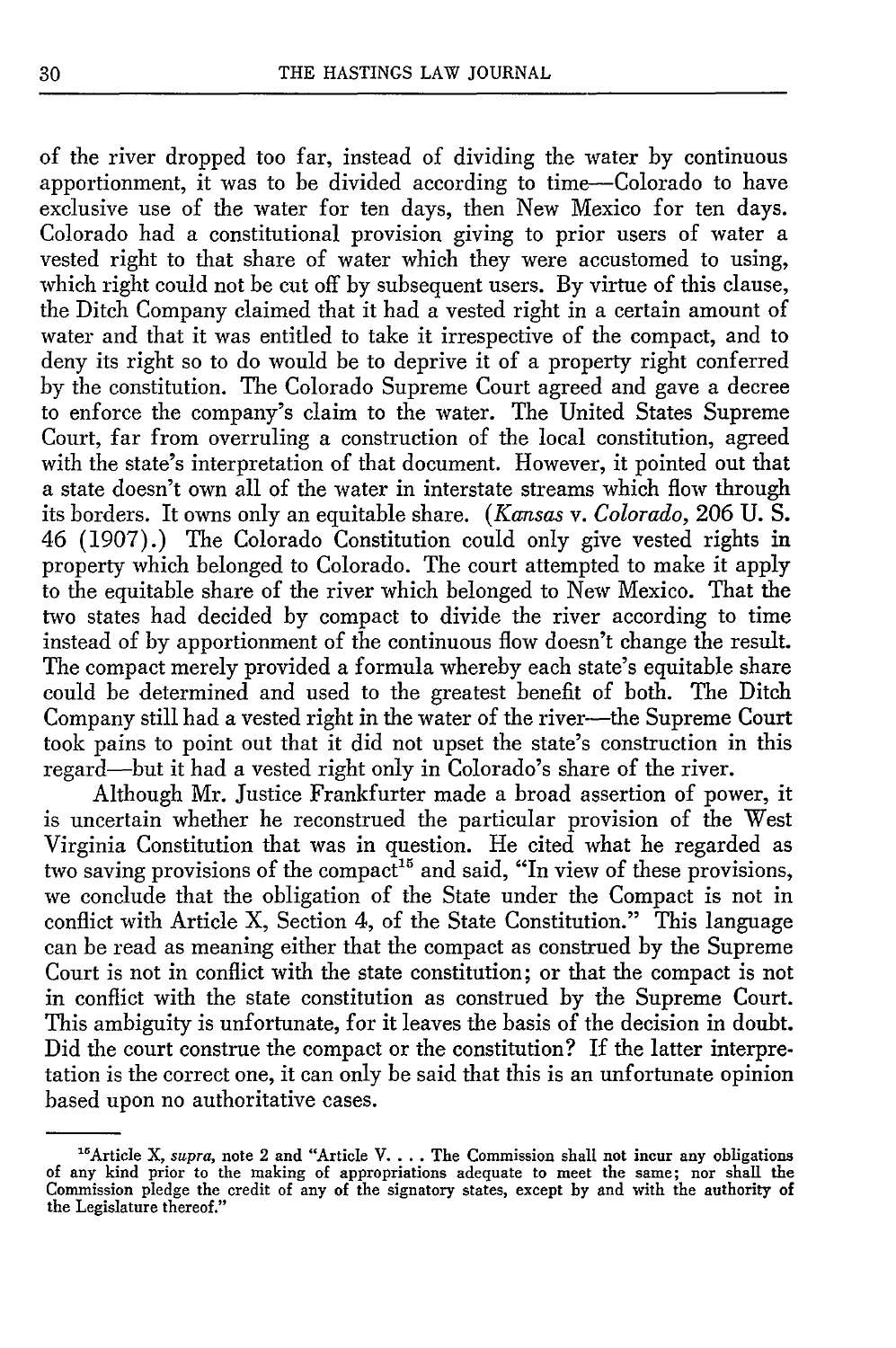But even if the court construed the compact and not the state constitution, the decision is still erroneous. The state court held that the compact invalidly delegated the state's police power. This does not appear to be well decided. The compact provides that no order is to be enforced within any state unless there is a concurrence of a majority of the commissioners from that state.<sup>16</sup> Governments may create administrative agencies with the power of making rules and enforcing them by majority vote. This is not an invalid delegation of police power if limits to the usable discretion are defined.<sup>17</sup> That commissioners from outside the local jurisdiction are to formulate the rules would not seem to render such delegation invalid if enforcement is at the sole discretion of the locally appointed officials. What is created, in effect, is a state agency with extra-state advisors to recommend rules, with power of adoption and enforcement resting solely in the local officials. But the state court decided that West Virginia could not so constitute a state agency, basing the decision on no provision of the local constitution, but on principles of general jurisprudence. The United States Supreme Court overruled this determination. If, then, the specific provision of the local constitution was not reconstrued, the case stands only for the proposition that the Supreme Court, in cases where a compact is involved, is not foreclosed by the state court's determination of matters of general jurisprudence. There is thus resurrected the law established by *Swift v. Tyson"8* and buried by *Erie R. Co. v. Tompkins. 9 Swift v. Tyson* held that federal courts need not, in matters of general jurisprudence, apply the unwritten law of the state as declared by its highest court. *Erie R. Co. v. Tompkins* overruled this decision by stating, "Except in matters governed by the Federal Constitution or by acts of Congress, the law to be applied in any case is the law of the state. And whether the law of the state shall be declared by its legislature in a statute or by its highest court in a decision is not a matter of federal concern." The opinion then went on to point out the fallacy underlying the *Swift* case. It is unnecessary to go into that here, as Mr. Justice Brandeis very ably considered the matter in the *Erie* case. It need only be mentioned that if the doctrine is fallacious, it should not be reasserted even in the limited number of cases which involve interstate compacts. The state court's determination of West Virginia's legislative power should be conclusive upon the federal courts. The remedy for the state's decision is proper draftsmanship (see below) and not redetermination of a state's constitutional powers by the federal courts.

<sup>&</sup>lt;sup>16</sup> Article IX, *supra*, note 2.<br><sup>17</sup> Paralau Clabe Cuin <sup>8</sup>

<sup>&</sup>lt;sup>17</sup>People v. Ġlobe Ġrain & Milling Co., 211 Cal. 121, 244 Pac. 3 (1930)<br><sup>18</sup>16 Pet. 1 (1842).<br><sup>19304 ULS. 64 (1938)</sup>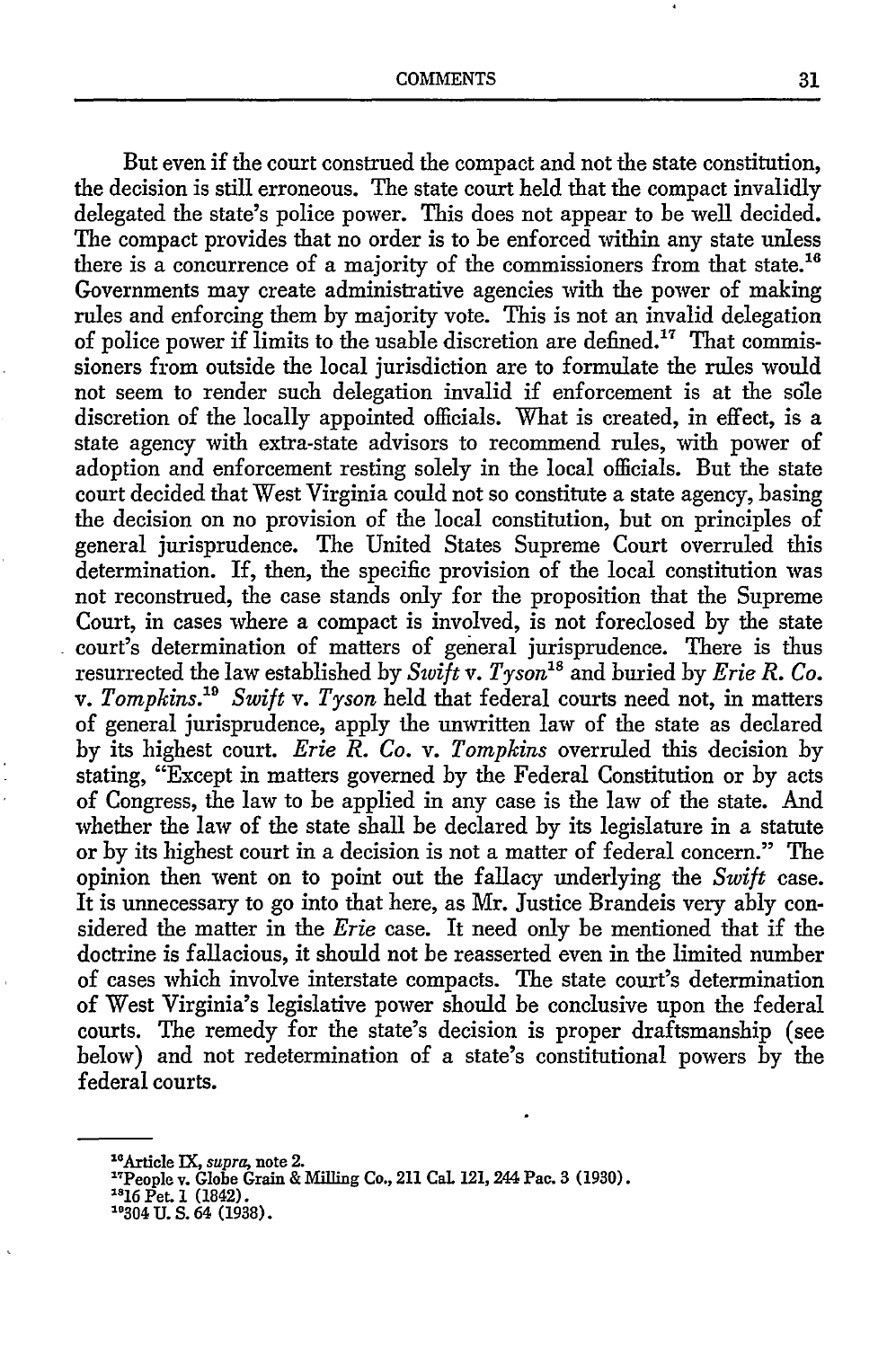Mr. Justice Reed felt that a compact must be binding on a state irrespective of local constitutional provisions inhibiting its action. Mr. Justice Jackson felt that the state should be estopped from denying its power to ratify the compact. These contentions disregard a principal which is fundamental in constitutional government. This principle is that the legislature's only powers are those defined by the organic law. "Certainly all those who have framed written constitutions contemplate them as forming the fundamental and paramount law of the nation, and consequently, the theory of every such government must be, that an act of the legislature, repugnant to the constitution, is void."<sup>20</sup> "An unconstitutional statute is not a law; it confers no rights; it imposes no duties; it affords no protection; it creates no office; it is, in legal contemplation, as inoperative as though it bad never been passed."<sup>21</sup> Hence, the state did not ratify the compact and cannot be bound to it. Estoppel should not be invoked, for this would leave a power in the legislature to alter the fundamental law, a power which must be left to the people if the constitution is to be of any efficacy. But these opinions need not be dealt with further as they did not win the approbation of the court.

In the course of his opinion in the Hinderlider case, Mr. Justice Brandeis mentions that in determining the rights of the parties, the federal common law in regard to interstate relationships is to be applied.<sup>22</sup> This suggests a sounder rule than that enunciated by the court in *State ex rel. Dyer v. Sims.* In accord with the authorities, each state must be the final judge of what its own constitution means. However, when it enters into a compact with another state, it should not be the final authority on what obligations it has assumed. If each state were free to construe the compact, there could be no certainty of obligation in interstate compacts. Hence, the final arbiter of what the compact means must be the Supreme Court applying the common law of interstate relationships. Such a rule preserves the integrity of each state's constitutional decisions, but, at the same time, insures a uniform construction of any particular compact.

# *Avoiding Future Controversies*

Whatever the merits of this particular controversy, the important thing is to discover the mistakes that led to the litigation and how they can be avoided in the future.

The West Virginia court thought that the agreement to appropriate contained in the compact was in violation of the debt limitations imposed by the local constitution. Similar language is contained in the constitutions of

<sup>&</sup>lt;sup>20</sup>Marbury v. Madison, 1 Cranch. 137, 177 (1803).<br><sup>2131</sup> 111 112 112 112 112 112 112 (1996).

<sup>&</sup>lt;sup>21</sup>Norton v. Shelby Co., 118 U. S. 425, 442 (1886).<br><sup>22304</sub> U.S. 92, 110 (1937).</sup>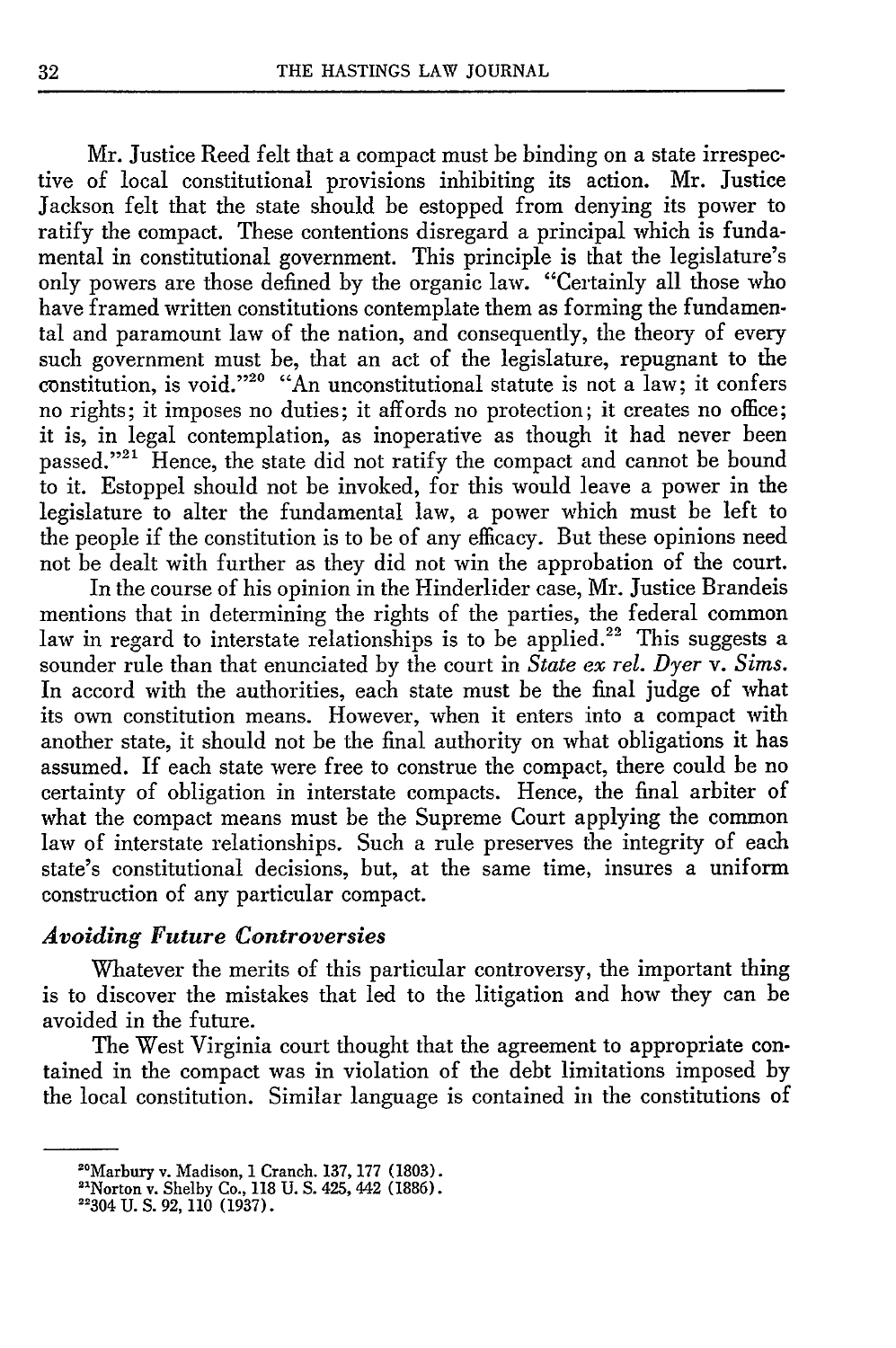a few other states. Arizona's reads, "The state may contract debts to supply the casual deficits or failures in revenues, or to meet expenses not otherwise provided for ... .<sup>223</sup> Oregon and Nevada merely have limitations as to the amount of debt which may be contracted.<sup>24</sup> California has a provision which reads **".** no money shall ever be appropriated or drawn from the state treasury for the purpose or benefit of any corporation, association, asylum, hospital, or any other institution not under the exclusive management and control of the State as a State institution **...**<sup>225</sup> There is also one which reads "The Legislature shall have no power to give or to lend or to authorize the giving or lending, of the credit of the State **. . .** in aid of or to any person, association, or corporation, whether municipal or otherwise, or to pledge the credit thereof, in any manner whatever, for the payment of the liabilities of any individual, association, municipal or other corporation whatever."<sup>26</sup> However these provisions may be construed in a particular situation, it is a general rule that no legislature may bind its successors as to appropriations.<sup>27</sup> Hence, care must be taken in drafting compacts in regard to these matters. The trouble in the instant case could have been avoided by insertion of any of several provisions. Had the compact contained a clause permitting the legislature to withdraw upon proper notice to the other states, it is doubtful whether the local court could have held that a debt had been created. If the legislature decided it didn't wish to appropriate further, it could withdraw. Another method which should be kept in mind in the drafting of these compacts is to have the budget estimates considered only as recommendations to the legislatures of the signatory states. **A-** separability clause, such as is contained in much of the present-day legislation, would preserve the legal obligation of those states without constitutional inhibitions, while future West Virginias could disregard those sections repugnant to its organic laws and yet remain within the binding force of the rest of the  $\alpha$ greement.<sup>28</sup>

West Virginia also considered the compact to involve an invalid delegation of its police powers. This objection, too, could have been met with a few changes in the draft of the compact. The interstate commission should be specifically designated as an administrative agency of each state. Perhaps, too, a provision for veto by the members from any state of the commission's rules and orders as well as of enforcement thereof would satisfy the court.

<sup>&</sup>quot;'Ariz. Conast., art. IX, § **5.**

**<sup>0</sup>r e.** Const., art. **XI,** § **7,** and Nev. Const., art. IX, § 143.

<sup>&</sup>lt;sup>25</sup>Calif. Const., art. IV, § 22.

<sup>&</sup>quot;Calif. Const., art. **IV,** § **31.**

<sup>&</sup>quot;'11 **Am.** Jur. 983.

<sup>&</sup>lt;sup>28</sup>The foregoing suggestions as to possible remedies to be applied at the drafting stage as well as those which follow in the next paragraph are found in Zimmermann and Wendell, THE INTERSTATE **COMPACT SINCE 1925, 98-100 (1951).**